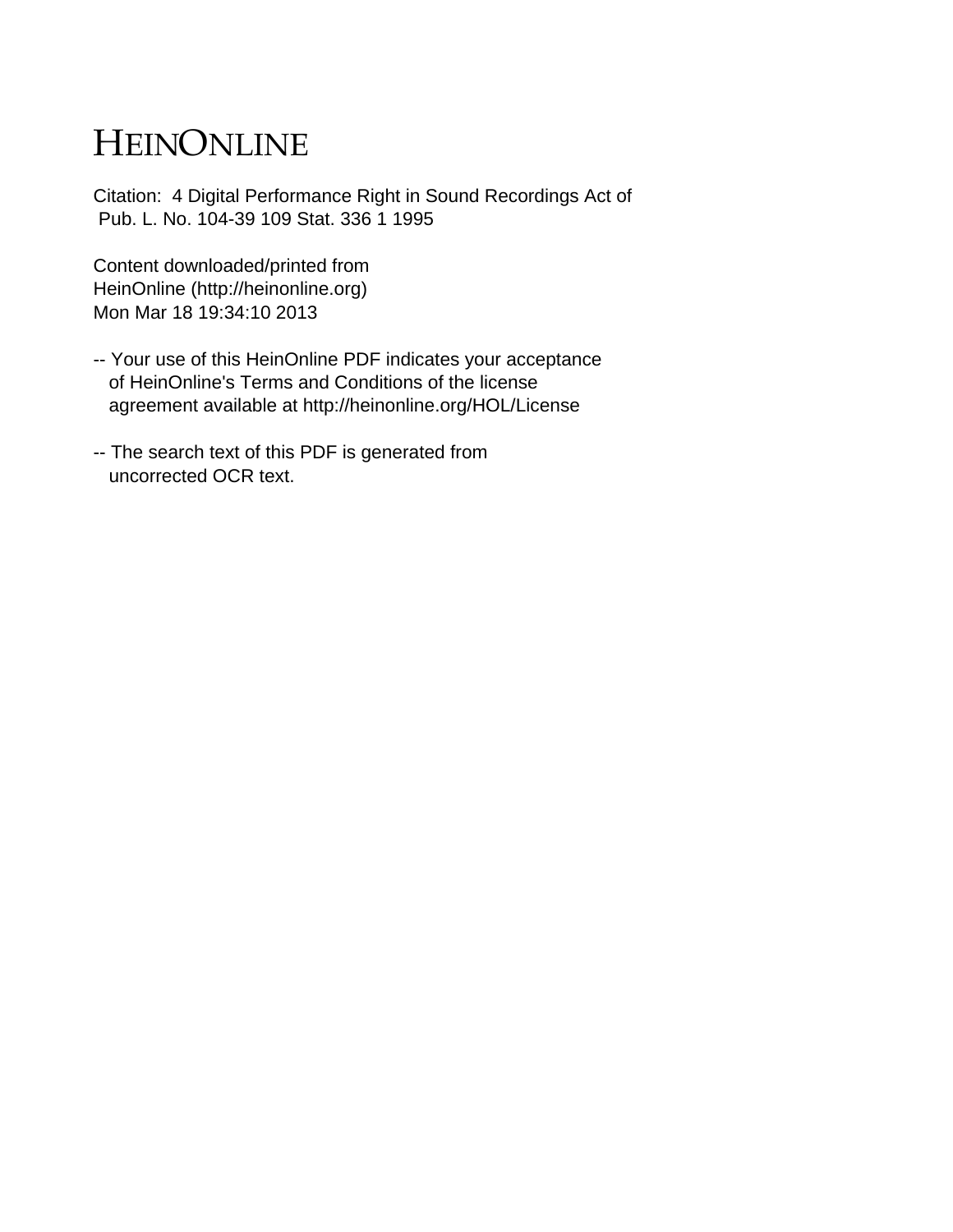### **103D CONGRESS** H. R. 2576

To amend title 17, United States Code, to provide an exclusive right to perform sound recordings publicly by means of digital transmissions.

### IN THE HOUSE OF REPRESENTATIVES

**JULY** 1, 1993

Mr. **HUGHES** (for himself and *Mr.* BERMAN) introduced the following bill; which was referred to the Committee on the Judiciary

## **A BILL**

- To amend title 17, United States Code, to provide an exclusive right to perform sound recordings publicly by means of digital transmissions.
	- 1 *Be it enacted by the Senate and House of Representa-*
	- *2 tives of the United States of America in Congress assembled,*

#### **3 SECTION 1. SHORT TITLE.**

4 This Act may be cited as the "Digital Performance

*5* Right in Sound Recordings Act of 1993".

### 6 **SEC. 2. EXCLUSIVE RIGHTS** IN **COPYRIGHTED WORKS.**

- 7 Section 106 of title 17, United States Code, is 8 amended-
- 9 (1) in paragraph (4) by striking "and" after 10 the semicolon;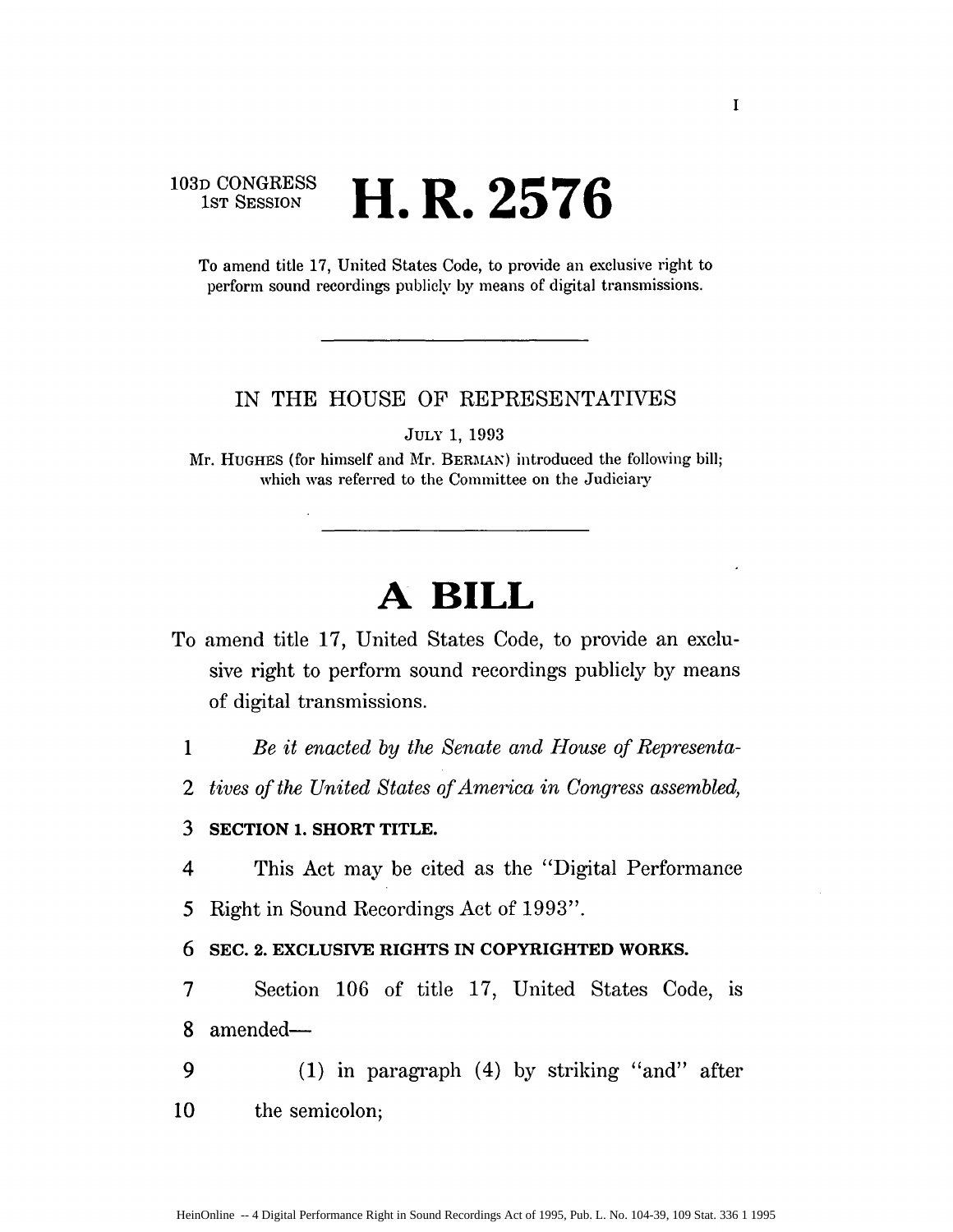| $\mathbf{1}$     | $(2)$ in paragraph $(5)$ by striking the period and           |
|------------------|---------------------------------------------------------------|
| 2                | inserting "; and"; and                                        |
| 3                | (3) by adding at the end the following:                       |
| 4                | $"$ (6) in the case of sound recordings, to perform           |
| 5                | the copyrighted work publicly by means of a digital           |
| 6                | transmission.".                                               |
| $\boldsymbol{7}$ | SEC. 3. SCOPE OF EXCLUSIVE RIGHTS IN SOUND RECORD-            |
| 8                | INGS.                                                         |
| 9                | Section 114 of title 17, United States Code, is               |
| 10               | amended-                                                      |
| 11               | $(1)$ by striking subsections $(a)$ , $(c)$ , and $(d)$ ; and |
| 12               | $(2)$ in subsection (b), by striking "(b)".                   |
| 13               | SEC. 4. CONFORMING AMENDMENTS.                                |
| 14               | (a) DEFINITIONS.—Section 101 of title 17, United              |
| 15               | States Code, is amended by inserting after                    |
| 16               | "A 'device', 'machine', or 'process' is one now               |
| 17               | known or later developed." the following:                     |
| 18               | "A 'digital transmission' of a performance is a               |
| 19               | communication of the performance by any device or             |
| <b>20</b>        | process whereby sounds in a digital format are re-            |
| 21               | ceived beyond the place from which they are sent.".           |
| 22               | (b) LIMITATIONS ON EXCLUSIVE RIGHTS: SECOND-                  |
| 23               | ARY TRANSMISSIONS.—Section $111(a)$ of title 17, United       |
| 24               | States Code, is amended in the first sentence by striking     |
| 25               | "The" and inserting "Except in the case of a performance"     |

 $\sim$   $\sim$ 

 $\sim 10$ 

#### • **HR 2576 IH**

 $\sim$ 

 $\bullet$ 

 $\bar{z}$ 

2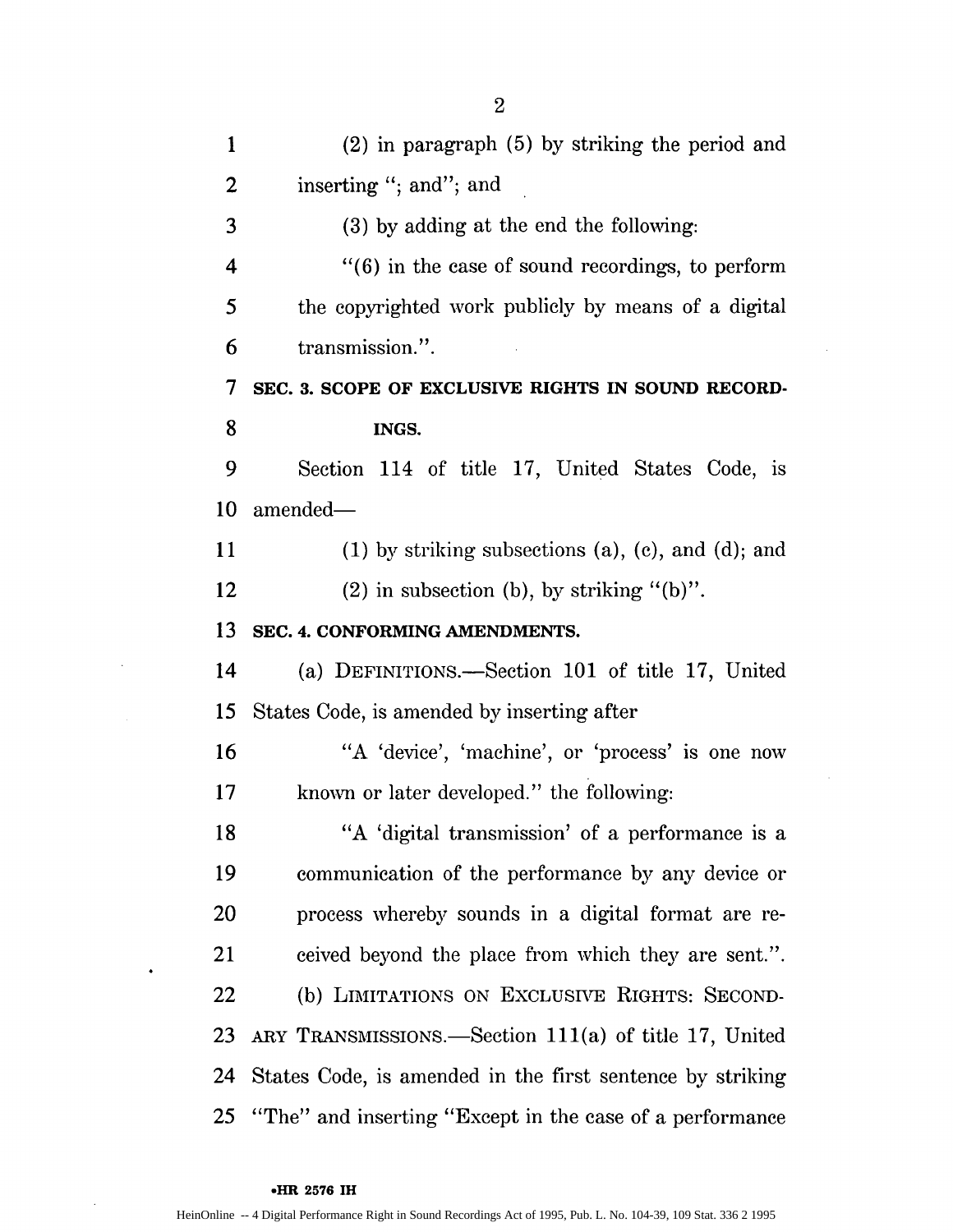1 of a sound recording in the course of a digital trans-2 mission, the".

3 (c) LIMITATIONS ON EXCLUSIYE RIGHTS: SECOND-4 ARY TRANSMISSIONS OF SUPERSTATIONS AND NETWORK 5 STATIONS FOR PRIVATE HOME VIEWING.-Section **6** 119(a)(1) of title 17, United States Code, is amended by 7 striking "Subject to" and inserting "Except in the case 8 of a performance of a sound recording in the course of 9 a digital transmission, and subject to".

**0**

**\*HR 2576 IH**